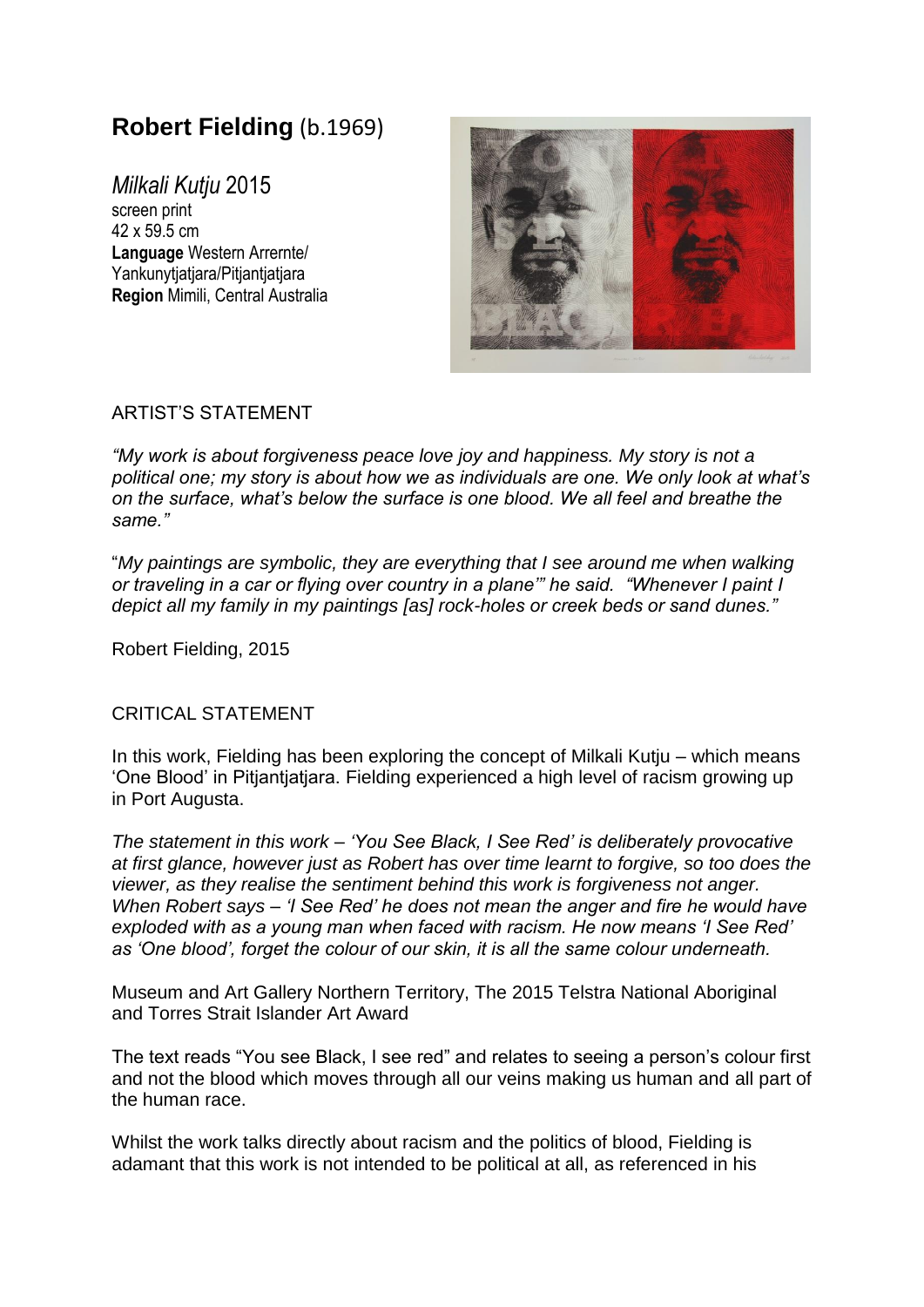statement above. The audience can interpret/process the politics and the personal sentiment together.

*This work has incorporated various processes, including the painted background, photographic self-portrait and use of graphics, to produce a strong statement about cultural identity. The work directly talks about racism and the politics of 'blood'*

Judges Comments (from 2015 Telstra National Aboriginal and Torres Strait Islander Art Award)

Fielding uses various processes including a painted background, graphics and a photographic self-portrait to produce a strong statement about cultural identity.

In Anangu culture the word Milkali blood is a very sensitive word and can be used offensively but in this work Milkali kutju means one blood, it is about Indigenous and non Indigenous working long side one another and learning and sharing two different cultures ngapartji - ngapartji 50-50. It doesn't matter what colour or race we are, its about what's below the surface Milkali blood. We can learn from one another, and by moving forward by closing the gaps and not blaming one another for our for fathers actions whether they were good or bad choices.

Fielding has been painting at Mimili Maku Arts since 2005. His diverse background and his experience growing up across two very different cultures - Western and traditional Aboriginal law - influence his work. His paintings are a way for him to connect to his heritage and family.

Prizes and Awards 2015 Winner, NATSIAA 2015 Telstra Work on Paper Award 2015 Winner, Desart Art Worker Photography Prize

**Collections** National Gallery of Australia National Gallery of Victoria Art Gallery of South Australia Art Bank Collection The McGeoch Collection

BIOGRAPHICAL INFORMATION

Robert Fielding's mother is Garieva Fielding, a descendant of Afghan/Western Arrernte (SA). His father Bruce Fielding (dec.) was Yankunytjatjara from Finke (Aputula) he was born at Lilla Creek but as a child he was taken from his mother and raised in Colebrook Home, at Quorn, SA. Robert Fielding is the youngest of 12 children. Continuing the tradition of large families he and his wife Kaye Lowah have 9 children of their own. Kaye Lowah is of Torres Strait/Kanaka heritage.

Robert Fileding grew up in Port Augusta and has been working and living in the community of Mimil for the last 20 years or so. Mimili is in the far north west of South Australia, at the base of the Everard Ranges, in the Anangu Pitjantjatjara